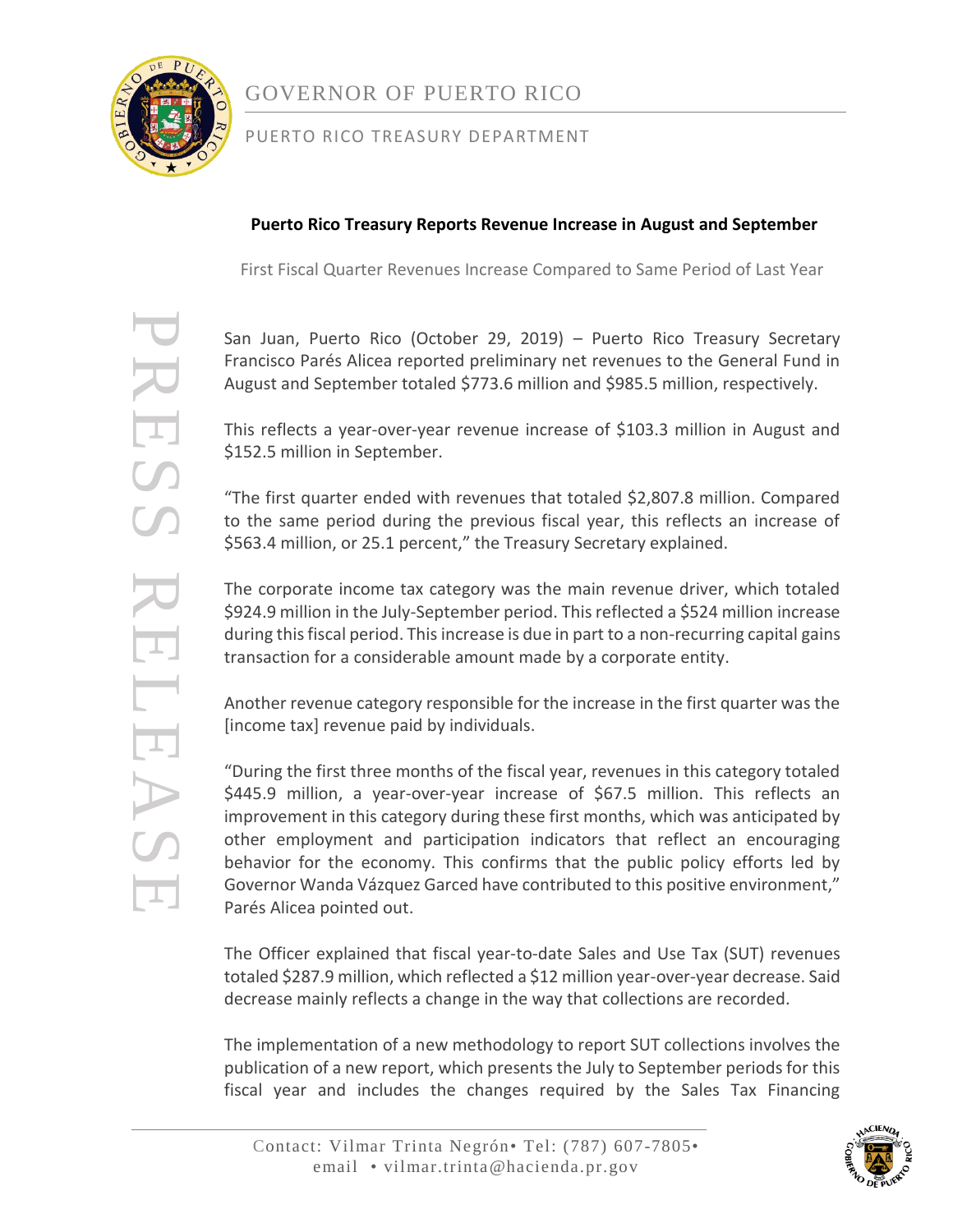

PRESS RELEASE

ESSER

# GOVERNOR OF PUERTO RICO

### PUERTO RICO TREASURY DEPARTMENT

Corporation (COFINA) bond restructuring and COFINA's Third Amended Plan of Adjustment under Title III of PROMESA.

Through this new report, the Treasury Department provides accurate information on the distribution of the Sales and Use Tax that goes to COFINA and the General Fund. It bears mentioning that the implementation of the new methodology implies that the SUT reported during this fiscal period cannot be compared to the one reported for prior fiscal periods.

The Treasury Secretary explained that one of the main differences of this new methodology is the biweekly payments pending the filing of returns and overpayments by large taxpayers; therefore, the reduction with respect to the prior fiscal year is attributed mainly to the discrepancy between periods with different methodologies.

On the other hand, fiscal year-to-date (July-September) excise tax revenues totaled \$811.4 million, which reflected a year-over-year increase of \$20.5 million.

It bears mentioning that a considerable amount of the revenues accounted for in the "other excise taxes" category is for payments related to cigarettes and tobacco products. These payments are categorized as "other excise taxes" because the taxpayers' declaration are pending.

One of the advantages of the Unified Internal Revenue System (SURI, Spanish acronym) is that it allows visibility of this level of detail of information, making the system administration more efficient and allowing taxpayers to know the status of the processing of their tax transactions.

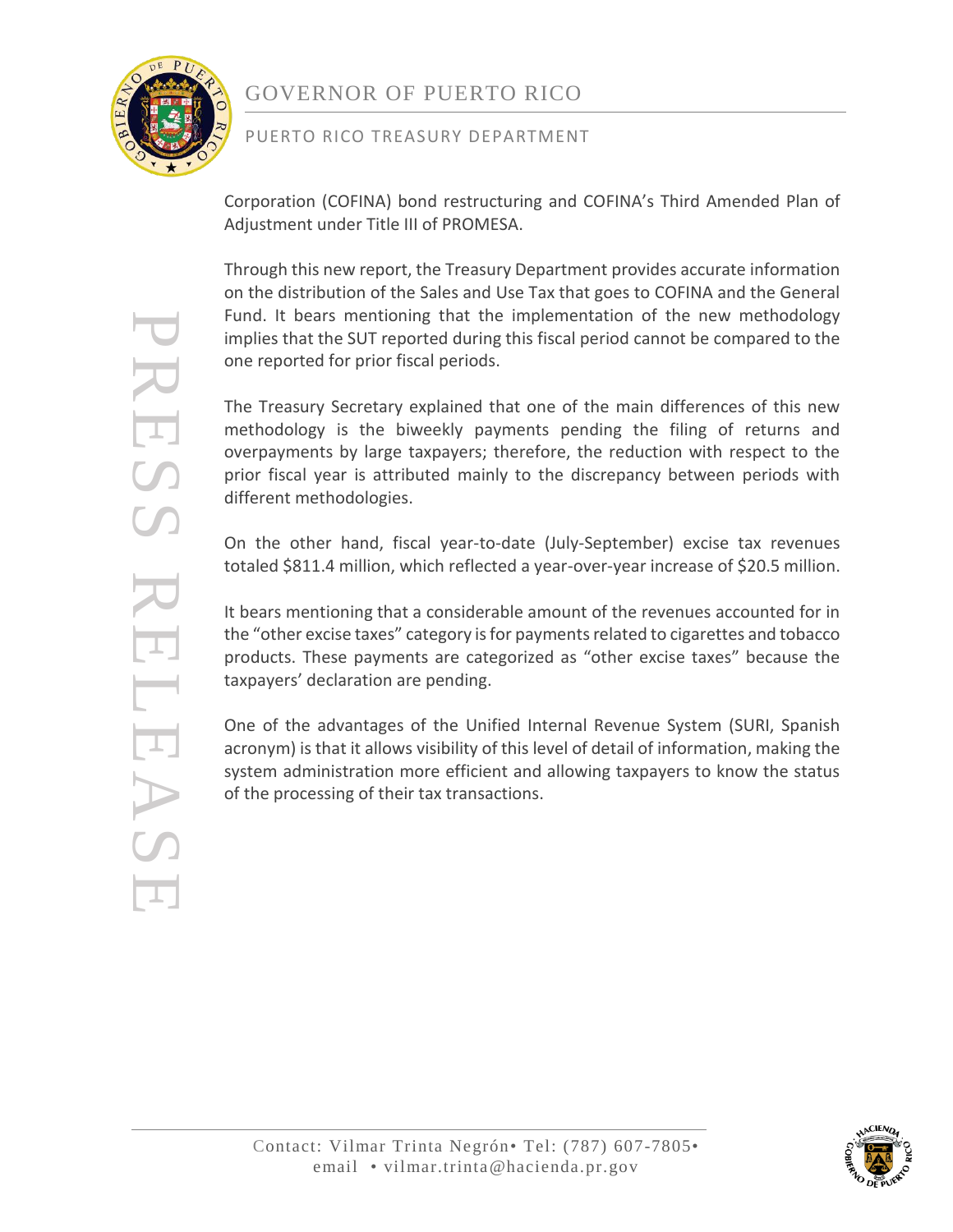

# GOVERNOR OF PUERTO RICO

# PUERTO RICO TREASURY DEPARTMENT

#### **General Fund Net Revenues August (million of \$)**

|                                   |         | <b>August Revenues</b> | Forecast | Actual<br>Collection |              |
|-----------------------------------|---------|------------------------|----------|----------------------|--------------|
| Items                             | 2018-19 | 2019-20                | Dif.     | August               | vs. Forecast |
|                                   |         |                        |          |                      |              |
| Gross General Fund Net Revenues   | 725.3   | 829.6                  | 104.3    | 638.0                | 191.6        |
| Reserve for Refund                | (55.0)  | (55.0)                 |          | (55.0)               |              |
| <b>General Fund Net Revenues</b>  | 670.3   | 774.6                  | 104.3    | 583.0                | 191.6        |
|                                   |         |                        |          |                      |              |
| Individual                        | 120.6   | 149.5                  | 28.9     | 140.2                | 9.3          |
| Corporations                      | 61.2    | 215.2                  | 154.0    | 52.4                 | 162.8        |
| Non-Resident Withholdings         | 38.8    | 22.6                   | (16.2)   | 32.5                 | (9.9)        |
| Sales and Use Tax                 | 102.3   | 99.8                   | (2.5)    | 101.9                | (2.1)        |
| Foreign (Act. 154)                | 205.5   | 165.3                  | (40.2)   | 132.0                | 33.3         |
| <b>Alcoholic Beverages</b>        | 26.2    | 23.7                   | (2.5)    | 23.8                 | (0.0)        |
| Cigarettes                        | 13.2    | 6.3                    | (7.0)    | 14.4                 | (8.2)        |
| <b>Motor Vehicles</b>             | 41.3    | 23.4                   | (18.0)   | 25.6                 | (2.2)        |
| Excises on Off-Shore Shipment Rum | 36.4    | 41.5                   | 5.1      | 35.7                 | 5.8          |
| Others                            | 24.6    | 27.3                   | 2.6      | 24.4                 | 2.9          |